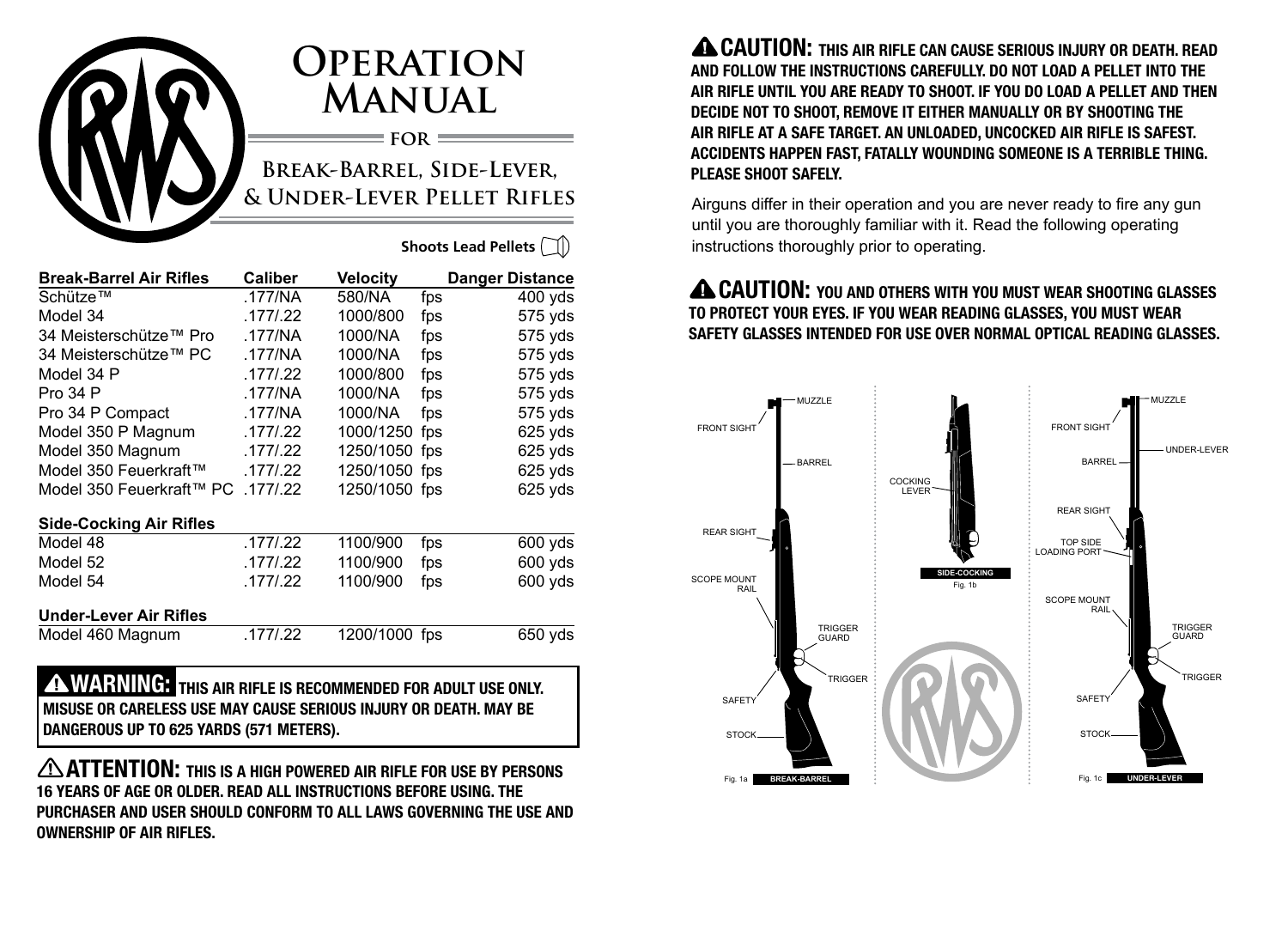**A CAUTION:** LIKE ALL MECHANICAL DEVICES, AN AIR RIFLE SAFETY CAN FAIL. EVEN WHEN THE SAFETY IS "ON SAFE", YOU SHOULD CONTINUE TO HANDLE THE AIR RIFLE SAFELY. NEVER POINT THE AIR RIFLE AT ANY PERSON. NEVER POINT THE AIR RIFLE AT ANYTHING YOU DO NOT INTEND TO SHOOT.

#### **PRIOR TO OPERATION**

Make sure the rifle is "ON SAFE".

Pull safety to rearward position — 'S' SHOWING (See Fig. 2a).





# **OPERATING INSTRUCTIONS**

WARNING: BE SURE THE AIR RIFLE IS ALWAYS POINTED IN A SAFE DIRECTION. NEVER POINT THE AIR RIFLE AT ANY PERSON EVEN IF IT IS UNCOCKED AND UNLOADED. NEVER POINT THE AIR RIFLE AT ANYTHING YOU DO NOT INTEND TO SHOOT. ALWAYS ASSUME AND HANDLE THE AIR RIFLE AS IF IT WERE LOADED AND READY TO FIRE.

#### **STEP 1. PUT "ON SAFE"**

Pull safety to rearward position — 'S' SHOWING (See Fig. 2a).

# **STEP 2. COCK**

**A WARNING:** WHEN COCKING THE AIR RIFLE DO NOT PLACE YOUR HAND OVER OR IN FRONT OF THE MUZZLE. NEVER ALLOW THE MUZZLE TO POINT TOWARD YOU OR ANYONE ELSE DURING COCKING. ALWAYS KEEP THE MUZZLE POINTED IN A SAFE DIRECTION.

#### **A WARNING:** NEVER CARRY YOUR AIR RIFLE WHILE COCKED AND/OR WHILE LOADED. IT IS BEST TO COCK THE AIR RIFLE ONLY BEFORE SHOOTING. UNDER NO CIRCUMSTANCES SHOULD YOUR AIR RIFLE BE CARRIED COCKED AND LOADED.

**(BREAK-BARREL)** — With one hand grasp stock firmly behind trigger guard, avoiding contact with the trigger, and brace the butt end of the stock against your thigh. Grasp the barrel near the muzzle end, just behind the front sight. Pull downward and to the rear until it comes to a solid stop. (See Fig. 3a)



**(SIDE-LEVER)** — Firmly grasp the air rifle in a manner which will not interfere with the cocking lever. Pull the side lever toward butt of the gun until it comes to a solid stop (See Fig. 3b). This action will cock the gun and open the breech.

**(UNDER-LEVER)** — With one hand grasp stock firmly behind trigger guard, avoiding contact with the trigger, and brace the butt end of the stock against your thigh. Grasp the cocking lever near the muzzle end. Pull the cocking lever downward until it comes to a solid stop. (See Fig 3c).

#### **STEP 3. LOAD**

Insert the correct caliber lead pellet carefully into the chamber of the breech end which is now exposed (Break barrel see Fig 4a, Side lever see Fig. 4b, 460 Magnum see Fig. 4c). Be sure to seat the pellet flush with the breech. Avoid damaging the pellet skirt.

#### **STEP 4. CLOSE BARREL / LEVER**

**(BREAK-BARREL)** — Firmly grasp the barrel behind the front sight, return the barrel to its original closed and latched position.

**(SIDE-LEVER)** — Before returning the side lever to its original position, depress the cocking safety lever (See Fig 4b) on the left side of the cylinder. Grasp the side-lever, close to its original position.

NOTE: There should be NO pressure on cocking lever when returning it to original position. If there is pressure, the gun has not been fully cocked.



Fig. 3c

**COCK** 

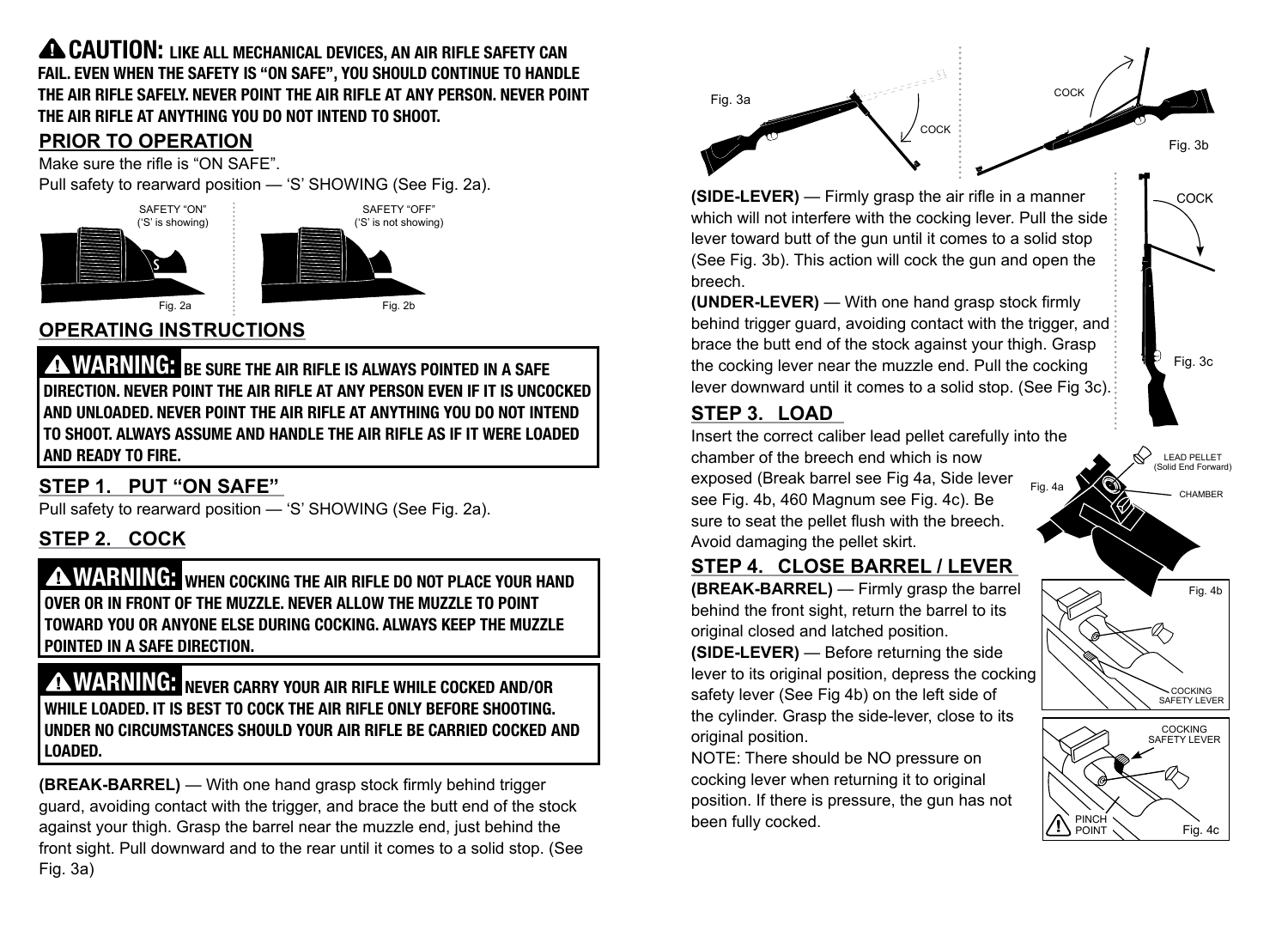**(UNDER-LEVER) — IMPORTANT:** Before returning the under-lever to its original position, firmly grasp the cocking lever and **DEPRESS THE COCKING SAFETY LEVER** (See Fig. 4c) located on the right side of the cylinder. Close the cocking lever to its original position.

**A CAUTION: BE CAREFUL TO KEEP FINGERS** CLEAR OF COCKING MECHANISM (SEE "PINCH POINTS", FIG. 4C, 5A and 5B). GRASP THE BARREL FIRMLY AS YOU COCK IT AND CLOSE IT TO PREVENT IT FROM SNAPPING BACK AND POSSIBLY CAUSING IN.IIIRY.



PINCH POINTS

PINCH POINT

NOTE: There should be NO pressure on cocking lever when returning it to original position. If there is pressure, the gun has not been fully cocked.

# **STEP 5. AIM AT A SAFE TARGET**

A CAUTION: YOUR BACKSTOP SHOULD BE INSPECTED FOR WEAR BEFORE AND AFTER EACH USE. DISCONTINUE USE IF THE BACKSTOP SURFACE SHOWS SIGNS OF FAILURE. ALWAYS PLACE THE BACKSTOP IN A LOCATION THAT WILL BE SAFE SHOULD THE BACKSTOP FAIL. DISCONTINUE THE USE OF A BACKSTOP IF A PROJECTILE REBOUNDS OR RICOCHETS.

Fig. 5b

#### **STEP 6. PUT "OFF SAFE"**

'S' NOT SHOWING (See Fig. 2b).

#### **STEP 7. FIRE**

Pull the trigger.

**A WARNING:** IF A PELLET DOES NOT FIRE AFTER COMPLETING THE operation steps, the AIR RIFLE may be jammed. An unfired projectile in the barrel can be a dangerous situation. Keep the AIR RIFLE pointed in a safe direction and repeat all operation steps except Step 3. If a projectile still does not fire, do the following:

- 1. Put in "ON SAFE" position S SHOWING. (See fig. 2a.)
- 2. Cock the air rifle and leave the barrel open with the safety in the "ON SAFE" position.
- 3. Clear barrel by inserting a cleaning rod through the muzzle end.
- 4. Repeat operation steps.

**A CAUTION:** DO NOT FIRE WITH THE BARREL OPEN. THIS MAY RESULT IN INJURY, A BENT BARREL AND/OR CRACKED STOCK AND WILL VOID YOUR WARRANTY.

ATTENTION: BEFORE YOU PUT YOUR AIR RIFLE "OFF SAFE", BE ABSOLUTELY CERTAIN THAT YOUR AIR RIFLE IS POINTED IN A SAFE DIRECTION AND THAT YOU ARE READY TO FIRE. ONCE YOUR AIR RIFLE IS COCKED AND AUTOMATICALLY "ON SAFE", YOU WILL NOT BE ABLE TO PUT IT BACK "ON SAFE" UNLESS YOU RE-COCK THE AIR RIFLE. DO NOT RECOCK THE AIR RIFLE WHILE IT IS LOADED TO PUT IT BACK "ON SAFE".

#### **UNLOAD PELLET**

Fire the pellet at a safe target to unload the gun. If this is not practical, put the gun "ON SAFE", cock the gun to open the barrel and push the pellet from the chamber by running a cleaning rod through the muzzle end. Insert a felt cleaning pellet and discharge into a safe target.

#### **TRIGGER DEVICE**

All RWS models are equipped with an adjustable two stage trigger, except for the Schütze. Both the trigger travel and pull-off point are already factory adjusted.

The length of first stage travel can be adjusted with the trigger adjustment screw (See Fig. 6). Turn clockwise = shorter first stage.



Turn counterclockwise = longer first stage Turning the adjustment screw too far counterclockwise will cause the second stage to be eliminated, resulting in the shooter not being able to feel the firing point.

#### **A CAUTION:** CHECK THE TIGHTNESS OF THE TRIGGER GUARD AND STOCK SCREWS BETWEEN, DURING, AND AFTER SHOOTING ACTIVITY. LOOSE SCREWS MAY CAUSE INJURY OR DEATH.

#### **SIGHT ADJUSTMENT**

RWS Rifles are equipped with a micrometer rear sight, with vertical and horizontal adjustment at the rear.

– The settings for elevation are marked by the numbers 0-9 on the elevation adjustment screw. If the rifle shoots high:

turn the screw (1) clockwise (See Fig. 7a). If the rifle shoots low: turn the screw (1) counterclockwise (See Fig. 7a). *Note: the numbers 0-9 are reference numbers only and are not calibrated to distances.*

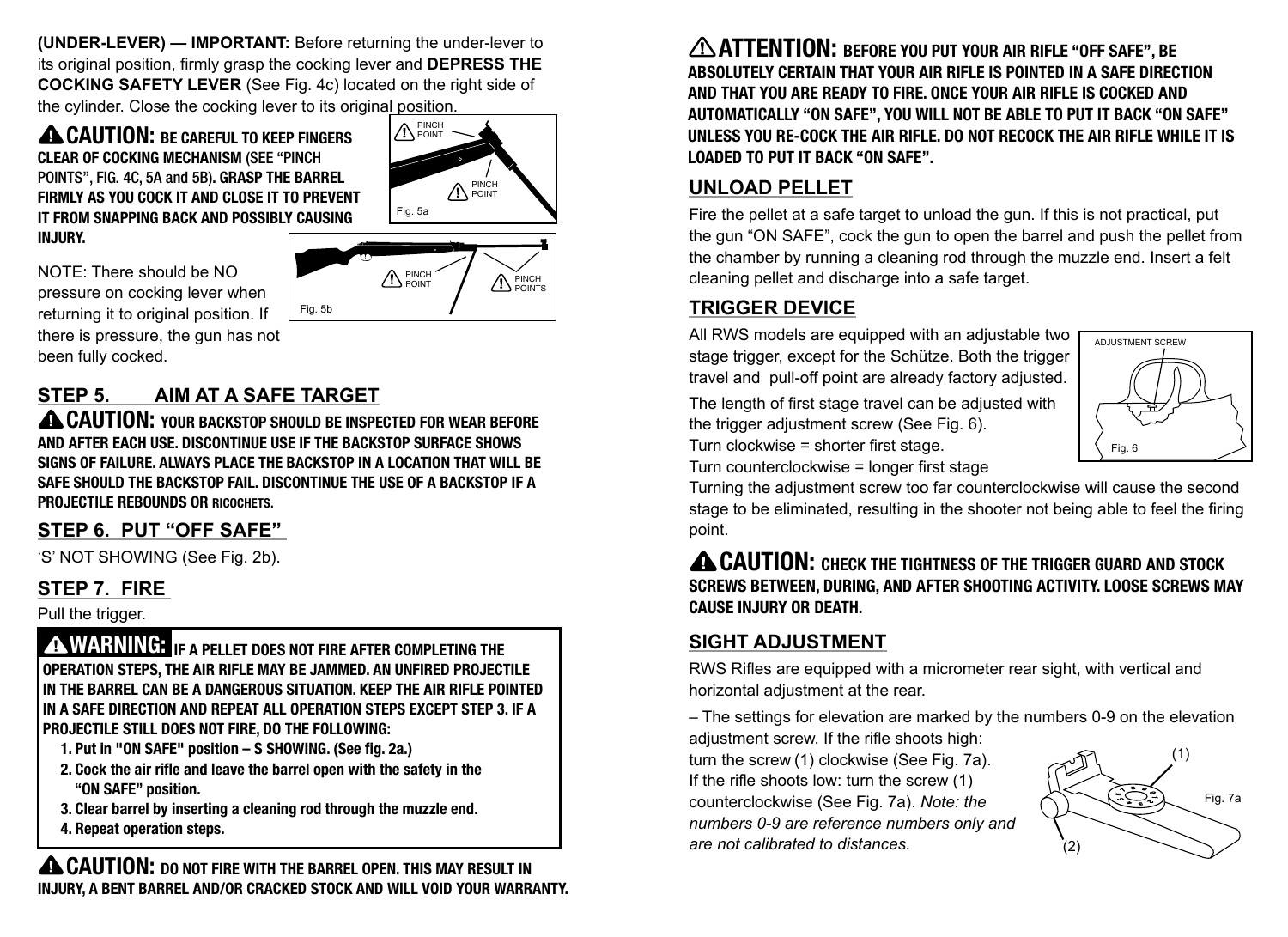– Windage settings are marked on the sliding scale on the rear sight rail and are controlled by turning the screw (2) on the side (See Fig. 7a). If the rifle shoots to the right: adjust clockwise. If to the left: adjust counterclockwise.



– RWS Models 48, 52 and 54 are equipped with an adjustable front sight [(3)-See Fig. 7b]. It can be adjusted by loosening the screw (4), move it by sliding to a lower or higher position. Afterwards retighten the screw.

# **STORAGE**

#### **A CAUTION:** CHECK TO SEE THAT THE AIR RIFLE IS UNLOADED WHEN GETTING FROM STORAGE OR ANOTHER PERSON.

NEVER STORE A LOADED OR COCKED GUN. Put "ON SAFE" and unload pellet from the gun. Keep rifle away from children and untrained shooters. Store pellets separately from the rifle to keep them from untrained shooters. Protect your rifle from moisture and dirt; clean gun and wrap it in a smooth, dry cloth, or store the gun in the package it came in when new. If you are going to store your airgun for an extended length of time be sure the barrel is protected. This can be accomplished by coating the bore with a good acid-free and resin-free oil or grease. Always use a soft brush and insert the cleaning rod from the breech end on break barrel rifles. On side cocking and under lever rifles, insert the cleaning rod from the muzzle end. Remove the oil/grease completely before the next use. Always check to see if the airgun is "ON SAFE" and unloaded when getting it from another person or from storage.

# **MODIFICATION**

**A CAUTION:** THE COMPONENTS OF YOUR AIR RIFLE WERE ENGINEERED AND MANUFACTURED TO DELIVER OPTIMUM PERFORMANCE. ANY MODIFICATION OR TAMPERING WITH YOUR AIR RIFLE MAY CAUSE A MALFUNCTION, WILL VOID YOUR WARRANTY, AND MAY MAKE IT UNSAFE TO USE. ANY CHANGE IN PERFORMANCE (SUCH AS A LOWERED TRIGGER PULL FORCE AND SHORTENED TRIGGER TRAVEL), INDICATES POSSIBLE MODIFICATION, TAMPERING, AND/OR WEAR. SUCH AIR RIFLE SHOULD BE INSPECTED, REPLACED, OR PROPERLY REPAIRED BY ONLY QUALIFIED UMAREX USA PERSONNEL. ANY AIR RIFLE THAT HAS BEEN DROPPED SHOULD BE CHECKED BY QUALIFIED PERSONNEL TO ENSURE THAT ITS FUNCTION HAS NOT BEEN AFFECTED.

**A WARNING:** AN AIR RIFLE THAT IS NOT OPERATING PROPERLY MAY BE DANGEROUS. IT SHOULD BE KEPT SAFELY FROM USE BY ANYONE UNTIL REPAIRED OR DESTROYED. DO NOT TRY TO TAKE THE AIR RIFLE APART. IT IS DIFFICULT TO REASSEMBLE AND IMPROPER DISASSEMBLY OR REASSEMBLY CAN CAUSE SERIOUS INJURY OR DEATH.

# **AMMUNITION**

Your RWS air rifle is designed to fire caliber .177 or .22 lead pellets only. We recommend the use of RWS Pellets because of their superb accuracy and dimensional uniformity. The correct caliber is clearly stamped on the barrel near the breech block or on the breech block.

**A CAUTION:** DO NOT ATTEMPT TO REUSE FIRED PELLETS OR PELLETS WHICH ARE DEFORMED. PROJECTILES SUCH AS STEEL SHOT (BBS) AND DARTS MAY DAMAGE YOUR AIR RIFLE AND CAUSE INJURY TO YOURSELF OR BYSTANDERS DUE TO RICOCHETING.

# **NEVER DRY FIRE YOUR AIR RIFLE**

If the air rifle is fired without a lead pellet or cleaning pellet in the breech, it will cause the piston to bottom out in the cylinder which can permanently damage the air rifle.

# **CARE AND MAINTENANCE**

**A CAUTION: BEFORE ANY CARE, CLEANING,** OR MAINTENANCE, ALWAYS BE SURE YOUR AIR RIFLE IS UNCOCKED AND UNLOADED. KEEP IT POINTED IN A SAFE DIRECTION. IT IS IMPORTANT TO PERFORM ROUTINE INSPECTIONS AND MAINTAIN YOUR AIR RIFLE PROPERLY.

**WORKING PARTS:** The working parts, like piston and mainspring require very little lubrication. Two (2) drops of RWS Chamber Lube every 1000 shots will suffice. It is easily applied through the compression chamber port with a 3 1/2" applicator needle (See Figures 8a & 8b). The wearing surfaces at the barrel hinge, the cocking arm and the trigger mechanism should be lubricated every 1000 shots with RWS Spring Cylinder Oil. (See Fig. 9)